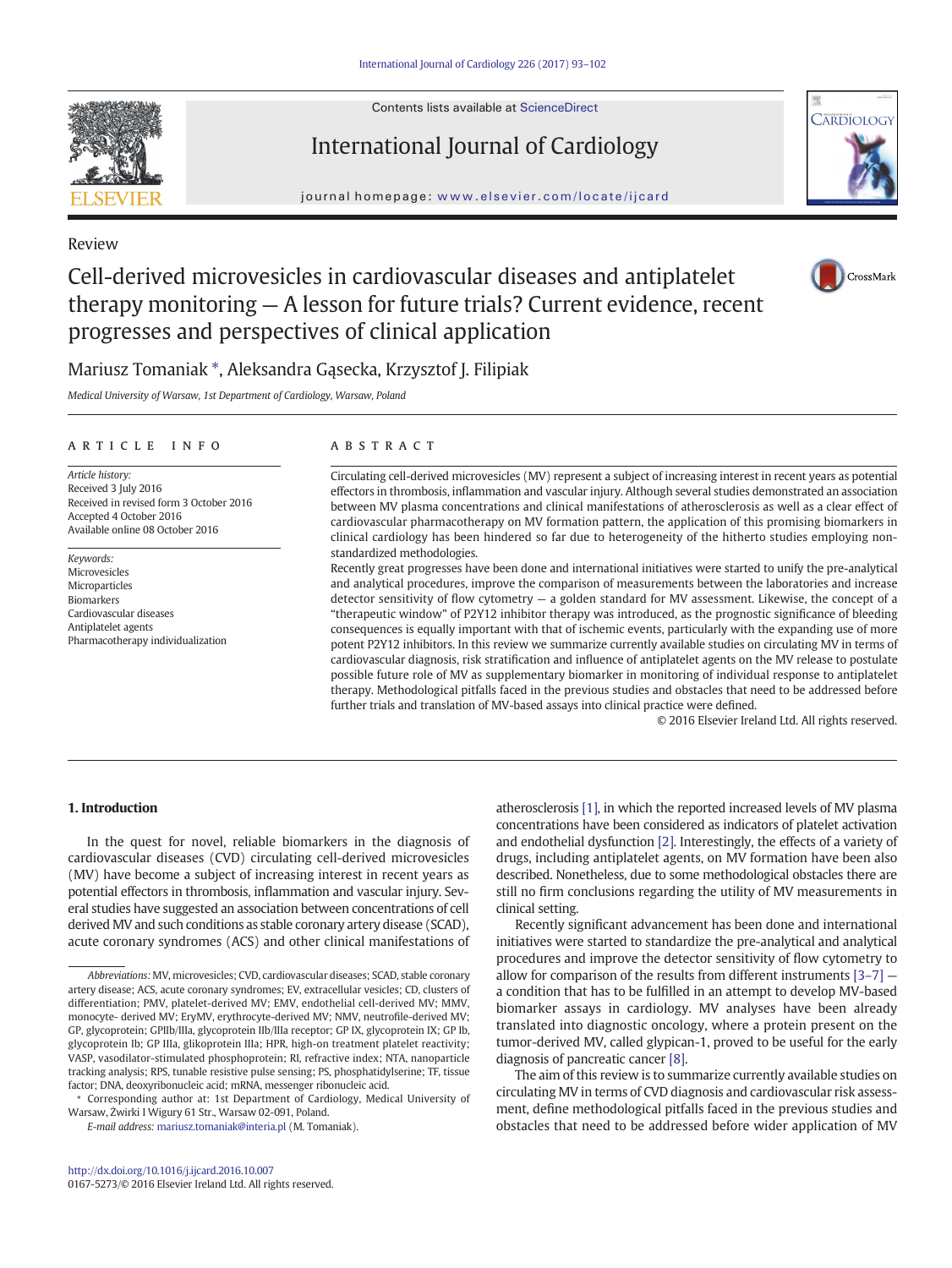<span id="page-1-0"></span>measurements to clinical practice as well as to review the great progresses that have been already done in the flow cytometry technique of MV assessments.

In addition, by the review of reports on the effect of antiplatelet agents on the MV formation in vitro and in vivo the authors will discuss a possible future role of MV measurements in the monitoring of individual response to antiplatelet therapy, once the currently pursued unification of methodology and a better comparison of assessments are achieved to reveal a full potential of MV as a novel biomarker. Since a number of publications on circulating MV raise exponentially, we sought to summarize only the most relevant papers, published in international, peer-reviewed journals. We focused on the studies that determined MV concentrations using flow cytometry, as – despite its still relatively low sensitivity – this technique remains the gold standard for MV measurements [\[3,5](#page-8-0)–7].

#### 2. Cell-derived vesicles — classification, characteristics and subtypes

Cell-derived vesicles are fragments of outer cell membrane, which are released into the cell environment by all prokaryotic and eukaryotic cells [\[3,9\].](#page-8-0) Although there is currently no consensus on the classification of vesicles, the three most extensively investigated subtypes of extracellular vesicles (EV) are exosomes, MV and apoptotic bodies, which partially differ in size, morphology and biochemical composition [\[3,9\]](#page-8-0) (Fig. 1). However, there is currently no consensus on the nomenclature and properties of different EV subtypes, because (1) the sizes of exosomes (50–100 nm), MV (20–1000 nm) and apoptotic bodies (1000–5000 nm) partially overlap, (2) they are released simultaneously from the same cell types, and (3) they have a similar morphology when assessed with transmittance electron microscope (TEM) [\[3,9\].](#page-8-0) Nevertheless, it is recognized that MV (1) are spherical particles surrounded by a phospholipid bilayer (membrane), (2) have a diameter  $<$  1  $\mu$ m, (3) retain cytoplasmic components of their parent cells, and (4) expose specific transmembrane receptors such as integrins derived from the parent cells [\[9\]](#page-8-0) [\(Fig. 2\)](#page-2-0).

MV are found in all body fluids, including plasma, whole blood, umbilical cord blood, urine, saliva and cerebrospinal fluid, as well as in conditioned culture media [\[10\]](#page-8-0). MV plasma concentrations are dependent on constitutional factors such as age and sex with elevated levels in pediatric and geriatric populations, as well as in men [\[9,10\].](#page-8-0) Increased MV levels were found after intense physical activity, during pregnancy, in obese and smoking patients [\[9,10\].](#page-8-0) Vesicles are referred to as important mediators of intercellular communication thanks to their capacity to transfer proteins, lipids and nucleic acids between the cells, and thus, to influence various physiological and pathological processes both in parental and in recipient cells [\[3,9,10\].](#page-8-0) Under steady-state conditions, vesicles seem to regulate hemostasis, inflammatory processes and endothelial function [\[11\].](#page-8-0) In stress conditions, upon cell activation or apoptosis an increased release of vesicles derived from circulating blood cells and vessel wall components (endothelial cells, smooth muscle cells) has been observed [\[11\].](#page-8-0) According to the widely accepted principle, MV expose phosphatidylserine (PS) and other negatively charged phospholipids on their surface, which are thought to bind activated clotting factors, including TF, and to create a source of circulating thrombin [\[10\]](#page-8-0). Nevertheless, it should be underlined that PS exposure is highly increased due to pre-analytical procedures, and that a substantial part of MV derived from healthy volunteers is PS negative [\[12\]](#page-8-0).

About 70–90% of circulating MV derive from platelets (PMV) and megakaryocytes, however these vesicles are also abundantly released from activated or apoptotic endothelial cells (EMV), erythrocytes (EryMV), neutrophils (NMV), monocytes (MMV) or smooth muscle cells [\[3,9,10\]](#page-8-0). The various subtypes of MV seem to not only differ in biochemical composition and specific CD antigens exposed on their surface [\(Table 1\)](#page-2-0), but also exert different functions. For instance, PMV and EryMV are thought to trigger thrombus formation by promoting thrombin generation in a factor XII-dependent manner, whereas MMV facilitate coagulation predominantly via TF [\[13,14\]](#page-8-0). MV released from leukocytes and endothelial cells can in turn stimulate the expression of proinflammatory genes in vascular endothelium, leading to the production of cytokines and leukocyte–endothelial adhesion. Thus, vesicles are considered to promote inflammation and coagulation along with modifying endothelial function, which all contribute to the development of atherosclerosis [\[15\]](#page-8-0). In the course of prothrombotic conditions, as well as some chronic and acute inflammatory conditions, such as SCAD, acute myocardial infarction, peripheral vascular disease and





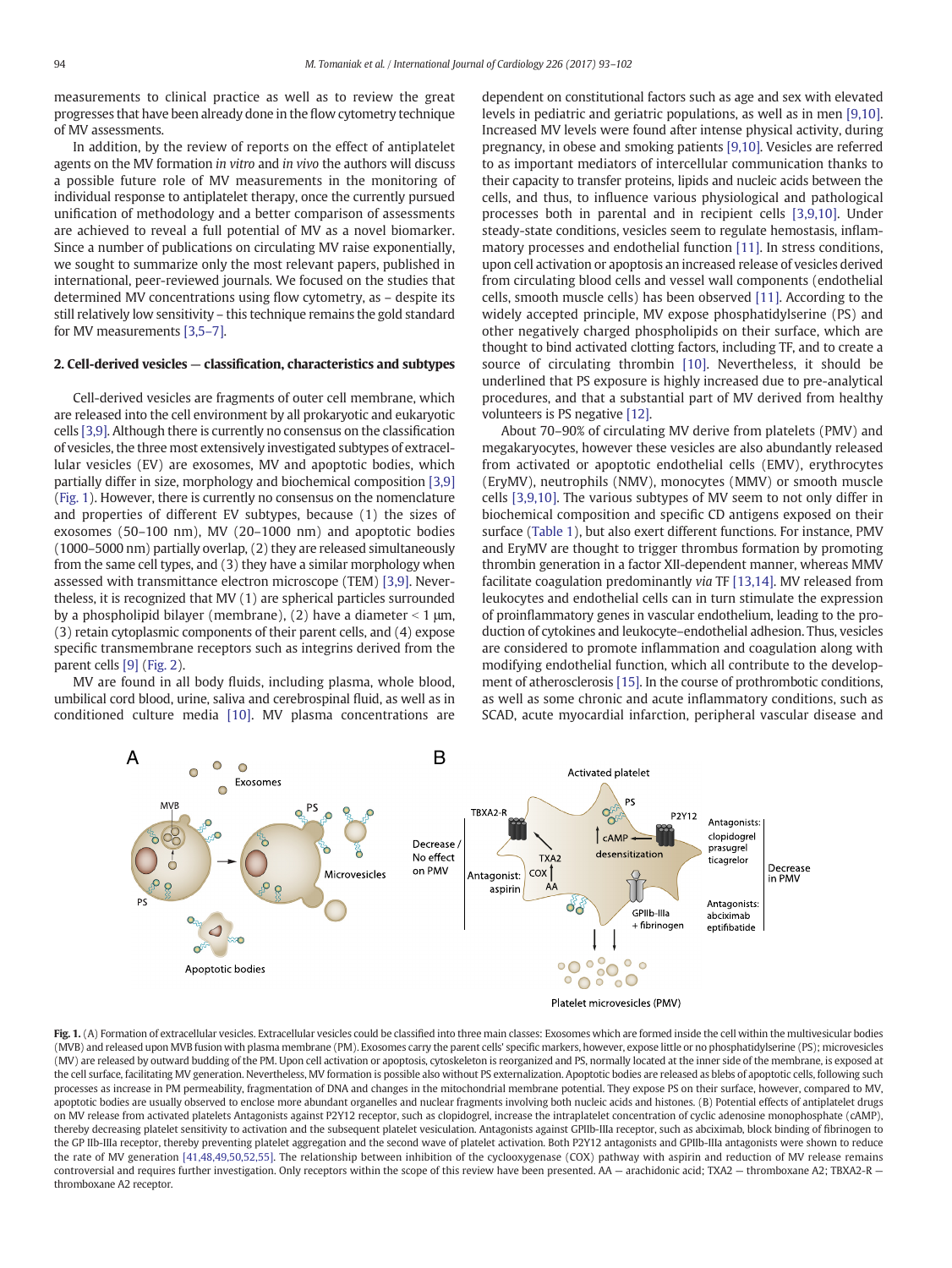<span id="page-2-0"></span>

Fig. 2. A summary of extracellular vesicles' subtypes and the thresholds of currently available diagnostic modalities. NTA - nanoparticle tracking analysis, RPS - tunable resistive pulse sensing, PS - phosphatidylserine; CD - clusters of differentiation; TF - tissue factor; DNA - deoxyribonucleic acid; mRNA - messenger ribonucleic acid; [\[3,6,8,10,70\]](#page-8-0).

cerebrovascular ischaemia, elevated plasma concentrations of MV were observed [\[16](#page-8-0)–25]. Recent studies suggested that MV levels not only are indicative of the severity of the disease, but also may contribute to the progression of both chronic and acute cardiovascular conditions, providing a novel link between inflammation and thrombosis [\[26\]](#page-8-0).

#### 3. Microvesicles in the diagnosis of cardiovascular diseases

MV made their way into the headlines of journal articles in many fields of medical research as potential sensitive, non-invasive biomarkers indicating the degree of activation or apoptosis of platelets, leukocytes, erythrocytes and endothelial cells. Thus, there have been attempts to measure their concentrations in cardiovascular disease not only to diagnose the clinical entity, but also to assess its severity.

A correlation between EMV levels and the severity of coronary artery disease (CAD) was first observed more than 10 years ago in a prospective, case-controlled study comparing patients with CAD and healthy volunteers [\[16\].](#page-8-0) Importantly, the study groups did not differ in terms of lipid-lowering therapy, which is now known to influence plasma MV concentrations [\[17\].](#page-8-0) EMV expressing CD31 were able to discriminate patients with CAD from control subjects, with 2.5-fold higher levels observed in the course of SCAD than in healthy volunteers and a further 12-fold increase in ACS [\[16\]](#page-8-0). Interestingly, in patients with first myocardial infarction (MI) higher plasma  $CD31 + EMV$  were observed than in patients with a history of ACS. In this subpopulation, EMV positive for CD31 were able to discriminate between MI and unstable angina

## Table 1

|  | Surface antigens exposed on the surface of microvesicles of different cellular origins. |  |  |  |  |  |
|--|-----------------------------------------------------------------------------------------|--|--|--|--|--|
|  |                                                                                         |  |  |  |  |  |

| MV<br>subtype | Surface markers                                                                                                            |
|---------------|----------------------------------------------------------------------------------------------------------------------------|
| <b>PMV</b>    | CD31, CD41 (GPIIb/IIIa, $\alpha$ IIb $\beta$ 3), CD42a (GPIX), CD42b (GPIb), CD61<br>(GPIIIa), CD62P (P-selectin), CD63    |
| <b>EMV</b>    | CD31, CD51 (vitronectin receptor, αν β3), CD54 (ICAM-1), CD62E<br>(E-selectin), CD105, CD106, CD144 (VE-cadhedrin), CD146, |
| <b>MMV</b>    | CD14, CD54                                                                                                                 |
| <b>NMV</b>    | CD 66b (CEACAM-1)                                                                                                          |
| EryMV         | CD 235a (glycophorin A)                                                                                                    |

MV — microvesicles, PMV — platelet-derived MV, EMV — endothelial cell-derived MV, MMV — monocyte-derived MV, EryMV — erythrocyte-derived MV, NMV — neutrofilederived MV; GP — glycoprotein; GPIIb/IIIa — glycoprotein IIb/IIIa receptor; GP IX glycoprotein IX; GP Ib — glycoprotein Ib; GP IIIa — glicoprotein IIIa [16–[25,27\].](#page-8-0)

(UA). As CD31 is present both on endothelial cells and on platelets, the authors used double labeling with a PMV marker anti-CD42 to exclude counting PMV as EMV. Both EMV enumerating CD51 and PMV positive for CD42 were significantly higher in CAD population than in control subjects, however they failed to differentiate subgroups of CAD (ACS, MI, UA, SCAD). The authors concluded that EMV exhibiting CD31 may serve as a useful marker of acute myocardial injury in the course of CAD, whereas EMV CD51 + and PMV CD31 +  $42 +$  are indicative rather of a chronic ischemia.

In a more recent study, it was observed, that a total count of MV of different origin, including EMV (CD31 +, CD51/61 + and CD34 +), PMV (CD42+), MMV (CD14+) and MV derived from leukocytes  $(CD45+)$  was able to discriminate patients with MI from those with SCAD and healthy volunteers [\[18\]](#page-8-0). Additionally, levels of PMV exposing CD42 and TF (CD142) were significantly higher in SCAD than in a control group, thus corresponding to the severity of CAD. However, due to the small sample size and lack of information regarding cardiovascular medications in the analyzed population, it is relevant to remain cautious interpreting the results.

Another prospective, observational study performed in CAD population undergoing elective or urgent percutaneous coronary intervention (PCI) with stent implantation also found significantly higher levels of EMV (CD31 +,CD42-), PMV (CD31 +,CD42 +) and MV released from apoptotic endothelial cells or platelets (CD31 +, annexin +) in MI than in SCAD population [\[19\].](#page-8-0) However, no differences were seen between ST-elevation MI (STEMI) and non-ST-elevation MI (NSTEMI) or between SCAD alone or SCAD with concomitant peripheral artery disease (PAD), assessed by ultrasound study of carotids and lower limb arteries [\[19\].](#page-8-0) Of note, statins and antiplatelet therapy with aspirin and clopidogrel were equally distributed within the study groups, except for GPIIb/IIIa antagonists, administered only to unstable MI patients. These findings support the view that MV release correlates rather with the severity of atherosclerotic disease than with its anatomical extension or with MI pathophysiology, which is different in STEMI and NSTEMI.

Studies on MV role in patients presenting with cerebrovascular disease and PAD yielded similar results. In a group of 68 patients with acute ischemic stroke EMV of different phenotypes  $(CD144+/$ CD41a –, CD31 + CD41a –, CD62E + and annexin V +/CD62E + ) were significantly higher than in age- and sex-matched healthy control subjects [\[20\].](#page-8-0) Moreover, levels of CD144+/CD41a− EMV correlated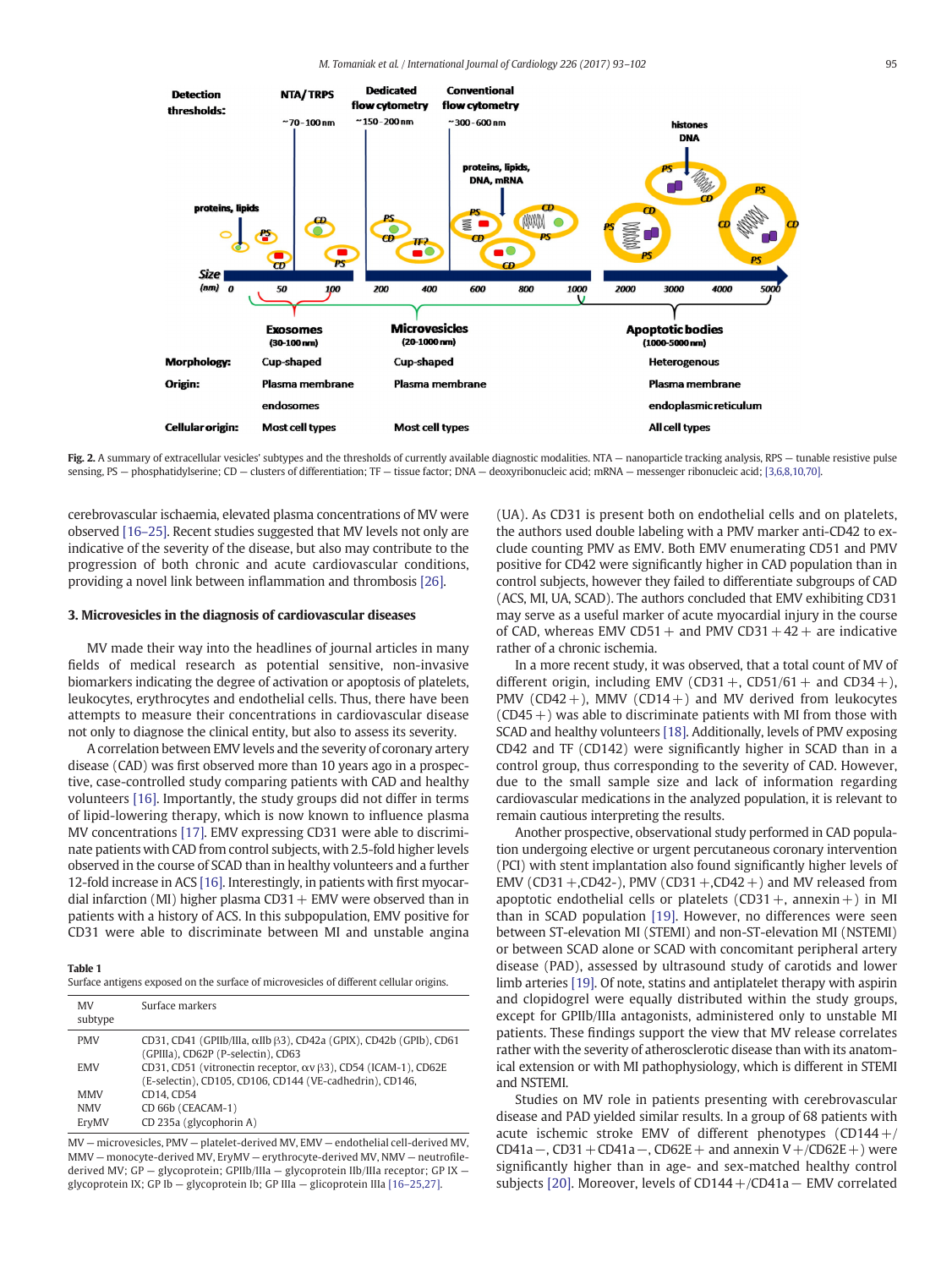with stroke severity, assessed in NIH (National Institutes of Health) stroke scale, thereby providing evidence of a relationship between endothelial disorder and acute cerebral ischemia, whereas annexin  $V + /CD62E + EMV$  level corresponded to the stroke subtype, evaluated in OCSP (Oxfordshire Community Stroke Project) score, thus pointing out a correlation between EMV with this phenotype and location of ischemia lesions. Correspondingly, PMV CD  $61 +$  concentrations were significantly elevated in 112 patients with acute ischemic stroke, as compared to healthy controls [\[21\]](#page-8-0). Moreover, PMV were associated with the infarct volume in large-artery atherosclerosis, assessed by magnetic resonance imaging, which is consistent with the previous findings. Similarly, in subjects with PAD, levels of PMV positive for CD42b and CD61 were higher in patients with intermittent claudication compared to healthy controls [\[22\]](#page-8-0), showing a further increase in critical limb ischaemia, which is indicative of an escalating prothrombotic state. Nevertheless, one should be aware that PMV positive for CD61 (platelet fibrinogen receptor subunit) are now known to derive not only from platelets, but also from megakaryocytes. Hence, this PMV CD61 $+$ subtype may not be indicative solely of platelet activation and cerebral or peripheral ischaemia [\[23\].](#page-8-0)

MV released from leukocytes (LMV), although less frequently found in plasma, comprise the major MV subpopulations in human carotid plaque extracts [\[24\]](#page-8-0). It was observed, that in patients with a significant  $(>70%)$  carotid artery stenosis, increased levels of LMV exposing CD11b/ CD66b and CD15 were associated with carotid plaque instability, assessed after thromboendarterectomy by histological analysis [\[24\].](#page-8-0) Similar findings have been observed for CD31+/41− EMV, which predicted plaque instability in a group of 42 patients undergoing endarterectomy, and for MV exposing annexin  $V+$ , which distinguished between patients with carotid artery disease and healthy volunteers [\[25\].](#page-8-0) This observation suggests a clinically relevant possibility to use either of these biomarkers to identify subjects with carotid artery disease who are at the highest risk of neurologic events and thus require an urgent intervention.

#### 4. Microparticles in cardiovascular risk assessment

Quantification of MV of different cellular origin was acclaimed as a promising tool to improve risk stratification for future cardiovascular events. In a cross-sectional study performed on a group of 190 healthy men increased levels of PMV exposing CD42a and CD42b were associated with an increased 10-year-risk of developing CAD assessed in Framingham Score [\[28\]](#page-8-0). However, in this study MV concentrations were assessed using an ELISA kit, which refrains from direct comparison of the results with MV flow cytometric measurements due to the different sensitivity of both methods. Also, a threshold of high 10-year cardiovascular risk set by the authors at 8% is arbitrary, as in clinical setting it is settled at 20%.

Similarly, EMV (CD144  $+$ ) were found to be independent predictors of future cardiovascular events in a group of 387 patients at high risk for CAD (with ≥2 cardiovascular risk factors). Patients with higher EMV concentrations experienced significantly more cardiovascular events (cardiovascular death, nonfatal MI, UA, ischemic stroke, or coronary revascularization) during 36 months of observation, as compared to those with lower EMV concentrations at baseline [\[29\].](#page-8-0) Addition of EMV assessments' to the Framingham model improved risk stratification, with further amendment following addition of B-type natriuretic peptide (BNP) and high sensitivity C-reactive protein (hsCRP). Moreover, the authors measured EMV concentrations also in patients at low risk for CAD  $\leq$  cardiovascular risk factors) and in patients with ACS, stating again that it is possible to differentiate between subsequent stages of CAD using EMV assessment. Importantly, EMV plasma concentrations were measured by flow cytometry immediately after blood withdrawal, so that additional EMV release during freeze– thaw procedure of plasma sample could have been avoided.

In a group of 200 subjects with SCAD, an increased concentration of EMV positive for annexin and CD31 was an independent predictor of cardiovascular events, comprising cardiovascular death, the need for revascularization and the occurrence of a first major adverse cardiovascular or cerebrovascular event (MACCE) during the observational period of 6 years [\[30\]](#page-9-0). However, due to the presence of CD31 both on endothelial cells and platelets, the authors admit to have additionally measured a proportion of  $CD31 + PMV$ .

Correspondingly, in 51 patients with STEMI undergoing primary PCI with stent implantation, concentrations of MV derived from erythrocytes (Annexin-V  $+$ , CD235a  $+$ ) were approximately doubled in comparison with those measured in a reference population, and corresponded to the risk of the composite clinical endpoint, comprising death or the need for resuscitation, hemodynamically relevant sustained ventricular tachycardia, nonfatal MI, need for revascularization, acute HF or rehospitalisation for cardiac causes within 6 months after the index event [\[31\]](#page-9-0). Interestingly, none of these associations were found for PMV (annexin  $+$ , CD41  $+$ ).

A significant correlation between increased levels of EMV positive for CD62E and a risk of major cardiovascular events and hospitalization was observed also in a group of patients with a history of stroke during 36-month observational period [\[32\].](#page-9-0) On the contrary to the previous studies, concentrations of other kinds of  $EW(CD31+/$ annexin+ or CD31+/CD42−) were not predictive of cardiovascular outcomes [\[32\].](#page-9-0)

Interestingly, the PMV and EMV negative predictive value cannot be extrapolated to all other MV subtypes. In a group of 172 patients with NSTEMI, concentrations of MV derived from monocytes (MMV)  $(CD11b+)$  were negatively associated with the extent of CAD assessed using the SYNTAX score [\[33\]](#page-9-0). Moreover, in 77 patients who were followed up for one month after coronary stent implantation, lower MMV concentrations were found in subjects who experienced a recurring cardiovascular event (cardiovascular death, acute or subacute stent thrombosis, recurrent ACS and stroke), compared to patients with no complications [\[33\]](#page-9-0). Regarding the fact, that MV derived from leukocytes are found in large amounts in atherosclerotic plaques, the authors have concluded that MMV are captured during plaques or thrombus formation in patients with more severe CAD or with CAD thrombotic complications. As a result, these patients present with lower MV concentrations.

In a recent study using virtual histology intravascular ultrasound (VH-IVUS) to evaluate the association between the concentrations of circulating MV and the composition of coronary plaque in SCAD patients increased levels of circulating PMV positive for CD31, CD42b and CD146 were associated with the amount of necrotic core in the target lesion, suggesting a potential role of MV as a biomarker for detecting unstable plaque in patients with stable angina. However, it should be noted that in this study the concentrations of MV were measured using a solidphase capture assay combined with the prothrombinase assay to provide a functional assessment of the procoagulant potential of isolated circulating MV [\[34\].](#page-9-0)

It is important to underline that MV are not specific biomarkers for atherosclerotic disorders, as their concentrations predicted cardiovascular outcomes in patients with heart failure (HF) as well. In a study that aimed to assess the risk of future cardiovascular events in 388 patients with chronic HF, concentrations of EMV positive for CD144, CD31 and annexin V, as well as EMV positive for CD31 and annexin V significantly correlated with fatal and non-fatal cardiovascular events, as well as the occurrence of death from any cause after median 2.3 years of follow-up [\[35\].](#page-9-0) However, whether EMV with apoptotic fenotype only present the level of apoptosis of endothelial cells in chronic HF patients, or contribute actively to endothelial dysfunction as well, remains still an open research question. Likewise, it should be noted that MV are non-specific biomarkers of cell activation and apoptosis, which may confound the association between elevated MV concentrations and presence of a particular disease. The main trials on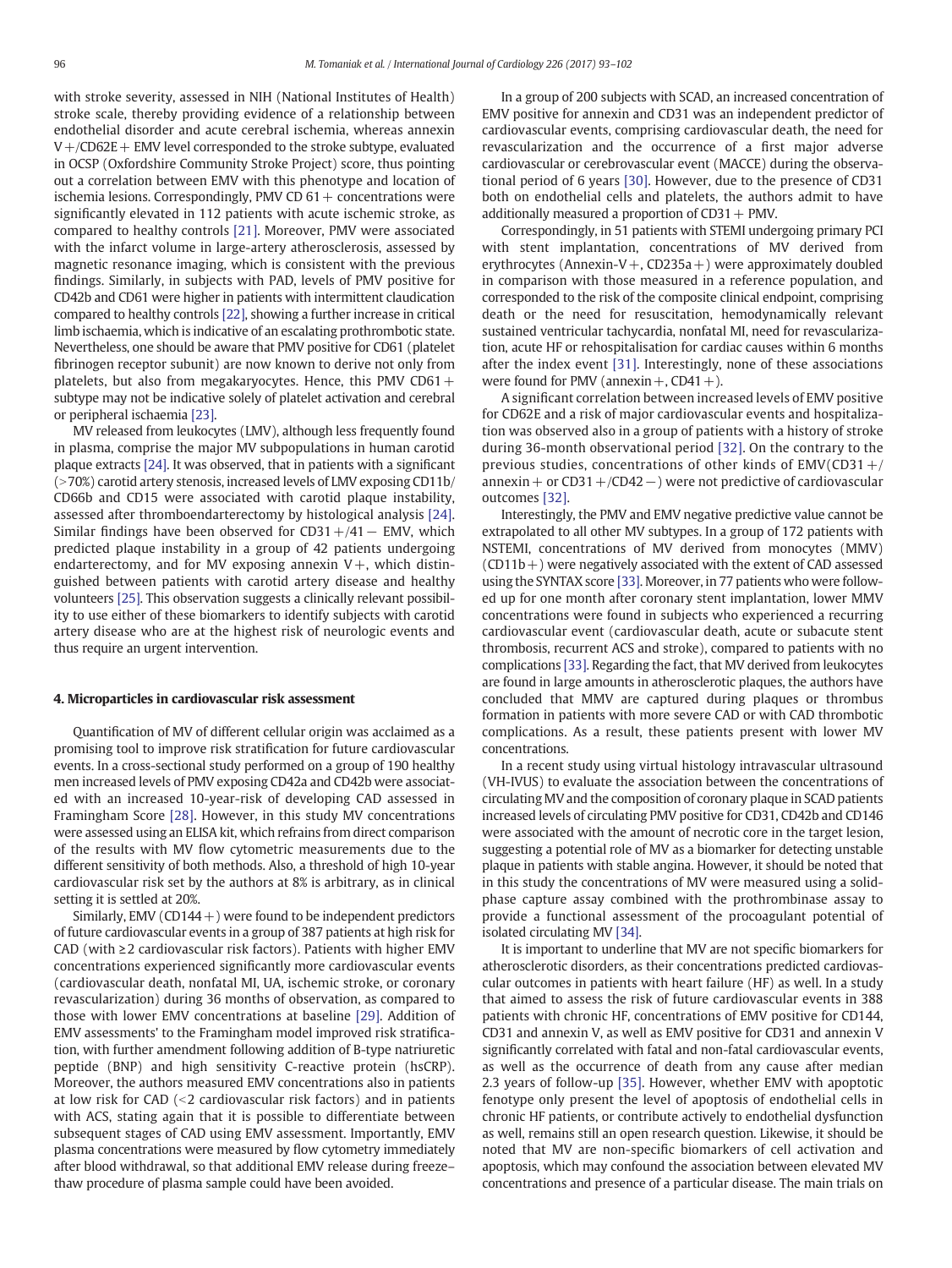#### Table 2

A summary of main clinical trials on potential use of microvesicles in diagnosis of cardiovascular disease and in cardiovascular risk stratification.

| Study population                                                                                             | MV fenotype                                                                                     | Effect                                                                                                                                                                                                                                                         | References                                                         |  |  |  |
|--------------------------------------------------------------------------------------------------------------|-------------------------------------------------------------------------------------------------|----------------------------------------------------------------------------------------------------------------------------------------------------------------------------------------------------------------------------------------------------------------|--------------------------------------------------------------------|--|--|--|
| Microvesicles in the diagnosis of major complications of atherosclerosis                                     |                                                                                                 |                                                                                                                                                                                                                                                                |                                                                    |  |  |  |
| Patients with coronary artery disease                                                                        | $EMV (CD31 + /CD42 - )$                                                                         | Discriminating between acute coronary syndrome,<br>stable angina and healthy volunteers.                                                                                                                                                                       | Bernal-Mizrachi et al., 2005<br>$[17]$                             |  |  |  |
| Patients with coronary artery disease                                                                        | EMV (CD31 +, CD34 +, CD51 +/61 +),<br>PMV $(CD42 +)$ ,<br>MMV $(CD14+)$ ,<br>LMV $(CD45+)$      | Discriminating patients with acute myocardial<br>infarction from subjects with stable angina and<br>healthy volunteers.                                                                                                                                        | Stepień et al., 2012 [18]                                          |  |  |  |
| Patients with coronary artery disease<br>undergoing elective or urgent<br>percutaneous coronary intervention | EMV (CD31 +,CD42 -), PMV<br>$(CD31 + CD42 +)$ ,<br><b>EMV</b> and PMV<br>$(CD31 +$ , annexin +) | Discriminating patients with acute myocardial<br>infarction from subjects with stable angina; no<br>differences between ST-elevation MI (STEMI) and<br>non-ST-elevation MI (NSTEMI) or between SA<br>alone or SA with concomitant peripheral artery<br>disease | Biasucci et al., 2012 [19]                                         |  |  |  |
| Patients with acute ischemic stroke                                                                          | EMV (CD144+/CD41a-)                                                                             | Correlation with stroke severity                                                                                                                                                                                                                               | Li P, et al. 2015 [20]                                             |  |  |  |
| Patients with peripheral artery disease                                                                      | EMV (CD62E +, annexin +)<br>PMV (CD42b +, CD61 +)                                               | Correlation with stroke subtype<br>Discriminating patients with critical limb<br>ischaemia,<br>intermittent claudication and healthy controls.                                                                                                                 | Tan et al., 2005 [22]                                              |  |  |  |
| Patients with carotid artery stenosis ><br>70%                                                               | $LMV (CD11b+/CD66b+, CD15+)$<br>EMV (CD31+/41-)                                                 | An indicator of carotid plaque instability                                                                                                                                                                                                                     | Sarlon-Bartoli at al., 2013;<br>$[24]$<br>Wekesa at al., 2014 [25] |  |  |  |
| Microvesicles in stratification of cardiovascular risk                                                       |                                                                                                 |                                                                                                                                                                                                                                                                |                                                                    |  |  |  |
| Healthy volunteers                                                                                           | PMV (CD42a +, CD42b +)                                                                          | Association with a 10-year-risk of developing<br>coronary artery disease assessed in Framingham<br>Score                                                                                                                                                       | Ueba et al., 2010 [28]                                             |  |  |  |
| Patients at high risk for CAD<br>(with $\geq$ 2 cardiovascular risk factors)                                 | EMV $(CD144+)$                                                                                  | Independent predictors of future cardiovascular<br>events during 36 months of observation                                                                                                                                                                      | Nozaki et al., 2009 [29]                                           |  |  |  |
| Patients with stable coronary artery<br>disease                                                              | <b>EMV</b> and PMV<br>$(CD31 +$ , annexin +)                                                    | Independent predictor of adverse cardiovascular<br>events during 6-year observational period                                                                                                                                                                   | Sinning e al., 2011 [30]                                           |  |  |  |
| Patients with non-ST-elevation acute<br>coronary syndrome                                                    | $MMV (CD11b+)$                                                                                  | Inverse association with the early recurrence of<br>cardiovascular events                                                                                                                                                                                      | Faille et al., 2011 [33]                                           |  |  |  |
| Patients with STEMI undergoing<br>primary percutaneous coronary<br>intervention                              | ErvMV<br>$(CD235a +$ , annexin +)                                                               | Association with the occurrence of the composite<br>clinical endpoint during 6-month observational<br>period                                                                                                                                                   | Giannopoulos et al., 2014 [31]                                     |  |  |  |
| Patients with a history of stroke                                                                            | $EMV (CD62E + )$                                                                                | Predictor of adverse cardiovascular events during<br>36-month observational period                                                                                                                                                                             | Lee et al., 2012 [32]                                              |  |  |  |

CD — clusters of differentiation; PMV — platelet derived microvesicles, EMV — microvesicles derived from endothelial cells, EryMV — microvesicles derived from erythrocytes; MMV microvesicles derived from monocytes; LMV — microvesicles derived from leukocytes.

potential clinical utility of MV in early diagnosis of cardiovascular disease and in cardiovascular risk assessment are summarized in Table 2.

# 5. Influence of antiplatelet therapy on microvesicles' formation

There are numerous preclinical and clinical studies suggesting the influence of aspirin, P2Y12 and GPIIb/IIIa antagonists on MV release [\(Fig. 1](#page-1-0)). It is important to underline, however, that the hitherto conducted clinical trials differed in terms of assessed MV subtypes and applied methodology ([Table 3](#page-5-0)). Nevertheless, we present recent findings in this area, as a starting point for consideration of MV assessments' as a potential novel diagnostic modality to monitor the efficacy of antiplatelet therapy. One may assume that such measurements could be possibly used to assess clinical response to clopidogrel in order to individualize periprocedural pharmacotherapy in patients undergoing PCI. In addition, the observed modifications of MV formation presented below might be also partially responsible for some of the described pleiotropic effects of some antiplatelet agents [\[36\]](#page-9-0).

# 5.1. Aspirin

In the group of 15 male patients with SCAD it was demonstrated that aspirin (acetylsalicylic acid, ASA) in a standard dose of 100 mg once daily lowered the levels of PMV and EMV after 8-week therapy by 62.7% and 28.4% respectively, in contrast to selective cyclooxygenase-2 inhibitor etoricoxib at a dose of 90 mg administered once daily in the control group [\[37\]](#page-9-0).

On the other hand, in another recently published study treatment with aspirin at a dose of 100 mg once daily for 15 days in a group of 81 patients with type 2 diabetes failed to translate into decrease of  $CD41 +$  Annexin + PMV levels [\[38\].](#page-9-0) Similarly, in a prospective study by Lubsczyk et al., the same dose of aspirin administered for one week did not reduce the concentrations of circulating PMV and EMV in healthy individuals, compared to placebo [\[39\]](#page-9-0). One may argue that the MV levels in healthy subjects are already known to be lower than in cardiovascular diseases, and as a consequence, the influence of antiplatelet administration might not be as substantial as in conditions associated with higher risk of thrombosis. Nevertheless, in patients with atrial fibrillation treated with aspirin (150 mg/daily) as well as in subjects with acute ischaemic stroke with documented much higher PMV concentrations than healthy controls, treatment with aspirin (100 mg/daily) or cilostazol (200 mg/daily) did not affect MV concentrations [\[40\]](#page-9-0). Such a heterogeneity of results might be related to the duration of the treatment, baseline characteristics of relatively small study groups and different methodologies of MV measurements. Indeed, in the study assessing population of stroke patients an ELISA technique was used, whereas the majority of studies assessing circulating MV concentrations applied flow cytometry.

# 5.2. Clopidogrel in stable coronary artery disease

The influence of clopidogrel on MV formation has been analyzed by several authors in patients with SCAD and ACS. Ryu and Kim reported that clopidogrel administration was associated with decreased EMV (CD31+/CD42−) formation induced by indoxyl sulfate in supernatants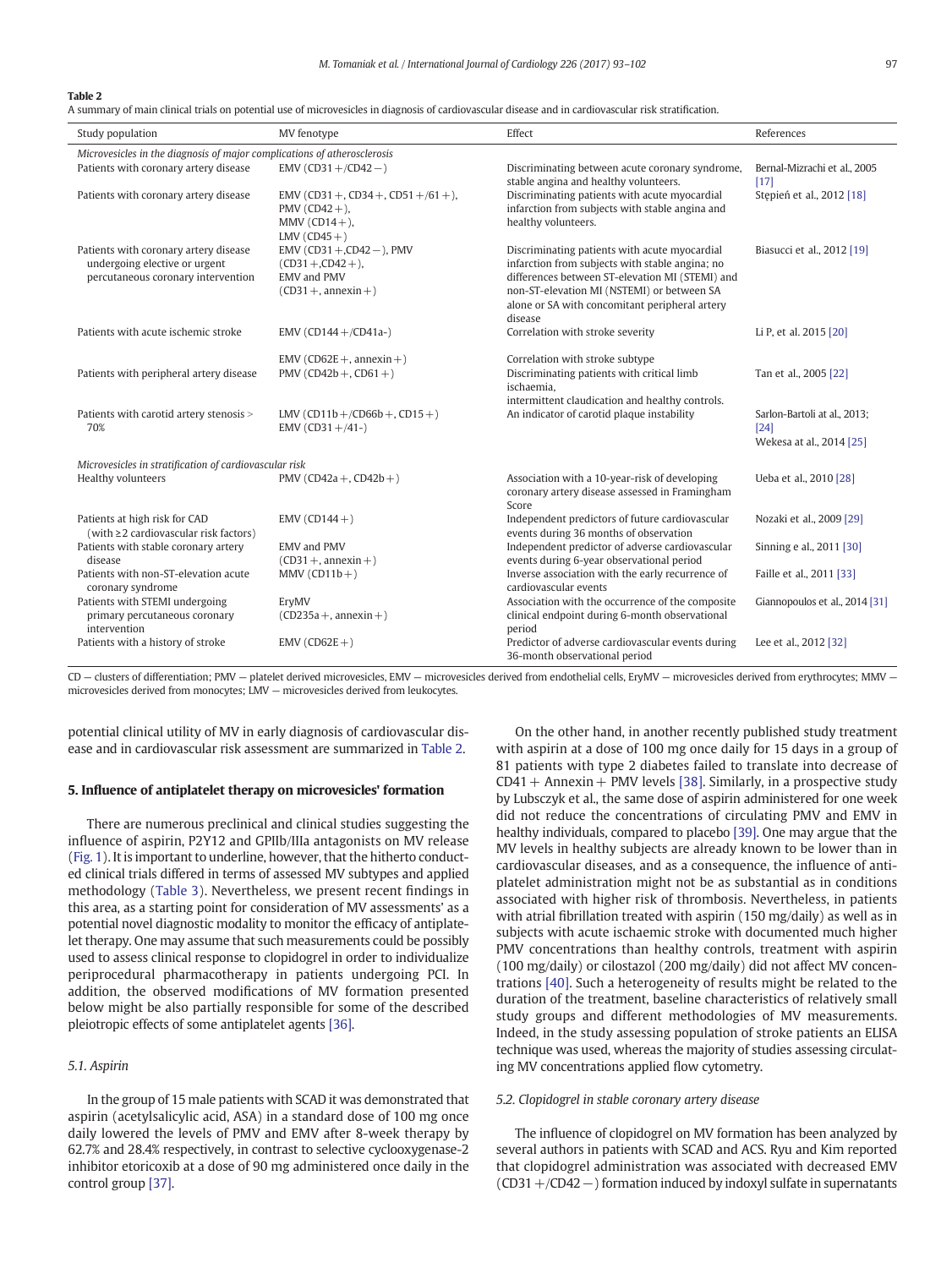#### <span id="page-5-0"></span>Table 3

A summary of the main clinical trials on the influence of antiplatelet therapy on microvesicles formation.

| Study population                                                                                      | MV fenotype                                                               | Effect                                                                                                                                 | References                          |
|-------------------------------------------------------------------------------------------------------|---------------------------------------------------------------------------|----------------------------------------------------------------------------------------------------------------------------------------|-------------------------------------|
| Aspirin                                                                                               |                                                                           |                                                                                                                                        |                                     |
| 15 male patients with SCAD treated with<br>ASA or etoricoxib                                          | PMV (CD42b +/CD31 +/annexin +)<br>EMV (CD42b $-$ /CD31 $+$ /annexin $+$ ) | Reduction in the number of PMV and EMV<br>in response to the ASA therapy                                                               | Bulut, et al., 2011 [37]            |
| 81 patients with DM2 before and during ASA<br>treatment.                                              | PMV (annexin $+/CD41 +$ )                                                 | No reduction in the PMV levels                                                                                                         | Duarte et al., 2015 [38]            |
| 13 healthy male nonsmokers treated with<br>ASA or placebo daily for 7 days                            | EMV (CD34 +/ CD 142 +/annexin +)<br>PMV ( $CD41a +$ )                     | No reduction in EMV and PMV levels                                                                                                     | Lubsczyk et al.; 2010 [39]          |
| Clopidogrel                                                                                           |                                                                           |                                                                                                                                        |                                     |
| 26 SCAD patients treated with clopidogrel<br>and not receiving aspirin or any<br>antithrombotic agent | $EMV (CD51+)$<br>PMV (CD42 +/CD31 +)                                      | Inverse relationship between clopidogrel<br>serum levels and the amount of PMP.                                                        | Franca et al. [42]                  |
| In vitro study with supernatants of human<br>umbilical vein endothelial cells                         | $EMV (CD31 + /CD42 - )$                                                   | EMV generation induced by indoxyl sulfate<br>effectively suppressed by clopidogrel                                                     | Ruy et al., 2011 [41]               |
| 200 patients with ACS after PCI                                                                       | PMV (CD42a-+/CD62P+)                                                      | PMV concentrations higher in patients with<br>HPR (assessed by impedance aggregometry)                                                 | Kaffian et al., Platelets 2015 [43] |
| 40 ACS patients after 5 days of clopidogrel<br>therapy                                                | PMV ( $CD61 +$ )                                                          | Higher production of PMV in patients with HPR<br>(defined by VASP) despite clopidogrel<br>administration                               | Kalantzi et al. 2012 [47]           |
| 51 patients with ACS and 61 sex- and<br>age-matched healthy controls                                  | PMV (CD61 +/CD62P +/CD142 +)                                              | PMV concentrations decreased after initiation of<br>clopidogreland at 6-month follow-up                                                | Skepholm et al., 2012 [48]          |
| 12 patients with ACS+                                                                                 | PMV (CD42a +/annexin +)<br>stimulation with TRAP                          | Decreased TRAP-induced PMV release                                                                                                     | Behan et al., 2005 [49]             |
| Prasugrel                                                                                             |                                                                           |                                                                                                                                        |                                     |
| Healthy volunteers Samples preincubated<br>with active metabolite of prasugrel or<br>cangrelor        | PMV (CD42a +, annexin +) stimulation<br>with TRAP and collagen            | Reduction of MV production in a<br>concentration-dependent fashion                                                                     | Judge et al., 2008 [50]             |
| GPIIb/IIIa antagonists                                                                                |                                                                           |                                                                                                                                        |                                     |
| 50 STEMI patients                                                                                     | PMV $(CD42 + )$ ,<br>$EMV (CD31+)$<br>LMV $(CD11a + )$                    | decrease in PMV, EMV concentrations(day 1)<br>and LMV (day 6) after abciximab administration                                           | Morel et al., 2004 [53]             |
| Healthy volunteers                                                                                    | PMV (CD42a +, annexin +) stimulation<br>with TRAP and collagen            | prevention of PMV production in response to<br>collagen stimulation observed for aspirin,<br>cangrelor, abciximab                      | Judge et al., 2005 [52]             |
| 38 patients undergoing elective PCI<br>receiving abciximab vs. 75 PCI patients                        | PMV ( $CD61 +$ )                                                          | TRAP-induced MV affected only by abciximab<br>and/or cangrelor<br>abciximab prevented periprocedural increase<br>of PMV concentrations | Crafts et al., 2003 [55]            |
| not receiving this drug                                                                               |                                                                           |                                                                                                                                        |                                     |

HPR — high-on treatment platelet reactivity; VASP — vasodilator-stimulated phosphoprotein; TRAP — thrombin receptor-activating peptide.

of human umbilical vein endothelial cells' in vitro [\[41\]](#page-9-0). Likewise, in a relatively small, prospective study including 26 patients with SCAD investigating the effects of clopidogrel therapy, alone or combined with atorvastatin, in patients who were not receiving aspirin or any antithrombotic agent, an inverse correlation between clopidogrel serum levels and the amount of PMV (CD31 +/CD4 +) was found [\[42\].](#page-9-0) Nevertheless, the total plasma levels of EMV and PMV remained unchanged, despite administration of either clopidogrel or a potent statin.

#### 5.3. Clopidogel in acute coronary syndromes

Kafian et al. investigated the association between patients' response to clopidogrel, assessed by whole blood impedance aggregometry, and circulating PMV in 200 patients with ACS who had undergone PCI and received a loading dose of aspirin and clopidogrel before the procedure [\[43\]](#page-9-0). This study revealed for the first time that levels of both CD42a- and CD62P positive PMV were almost two-fold higher in patients with highon treatment platelet reactivity (HPR) compared with patients without HPR, which might have indicated ongoing platelet activation despite clopidogrel treatment. Interestingly, patients with a documented lower platelet reactivity had significantly fewer PMV exposing CD62P than patients with HPR or those with adequate platelet reactivity to clopidogrel [\[43\].](#page-9-0) Cut-off values for HPR to clopidogrel in this study were set according to data from large prospective trials [\[44](#page-9-0)–46].

These observations are consistent with the previous study by Kalantzi et al. [\[47\],](#page-9-0) who assessed PMV concentrations in 40 ACS patients, showing greater release of circulating  $CD61 + PMV$  in patients with HPR 5 days after initiation of clopidogrel treatment. The older method of platelet function testing – VASP (vasodilator-stimulated phosphoprotein) – has been employed to define HPR for this study. Similarly, previous studies with smaller sample size have proved that a reduction in circulating PMV levels is observed following the start of treatment with antiplatelet agents. In the study by Steppholm et al., in ACS patients plasma concentrations of PMV exposing CD61, CD62P and CD142 were respectively 2.5, 6.0-, and 5.0-fold higher than in controls receiving aspirin only [\[48\]](#page-9-0). Interestingly, PMV concentrations decreased significantly 24 h following initiation of treatment with clopidogrel and subcutaneous anticoagulation and decreased even further six months later. Likewise, in a previous pilot study by Behan et al. in platelet-rich plasma of 12 ACS patients treated with clopidogrel (300 mg loading dose plus 75 mg daily) significantly inhibited TRAP (thrombin receptor-activating peptide) — induced aggregation, procoagulant activity (evaluated with annexin V binding) and PMV  $(CD42a+)$  release production using aggregometry and flow cytometry [\[49\]](#page-9-0). However, one should be aware that common PS exposure at MV surface is currently questionable at best, as so are PMV procoagulant properties, assessed in the cited study. Nevertheless, the above observations suggest that PMV may potentially be evaluated also as possible biomarkers of clinical response to clopidogrel.

It should be also noted that in the study by Kafian et al. the levels of PMV exposing CD62P (P-selectin) were significantly higher in patients with HPR, in contrast to the levels of PMV exposing CD154 (CD40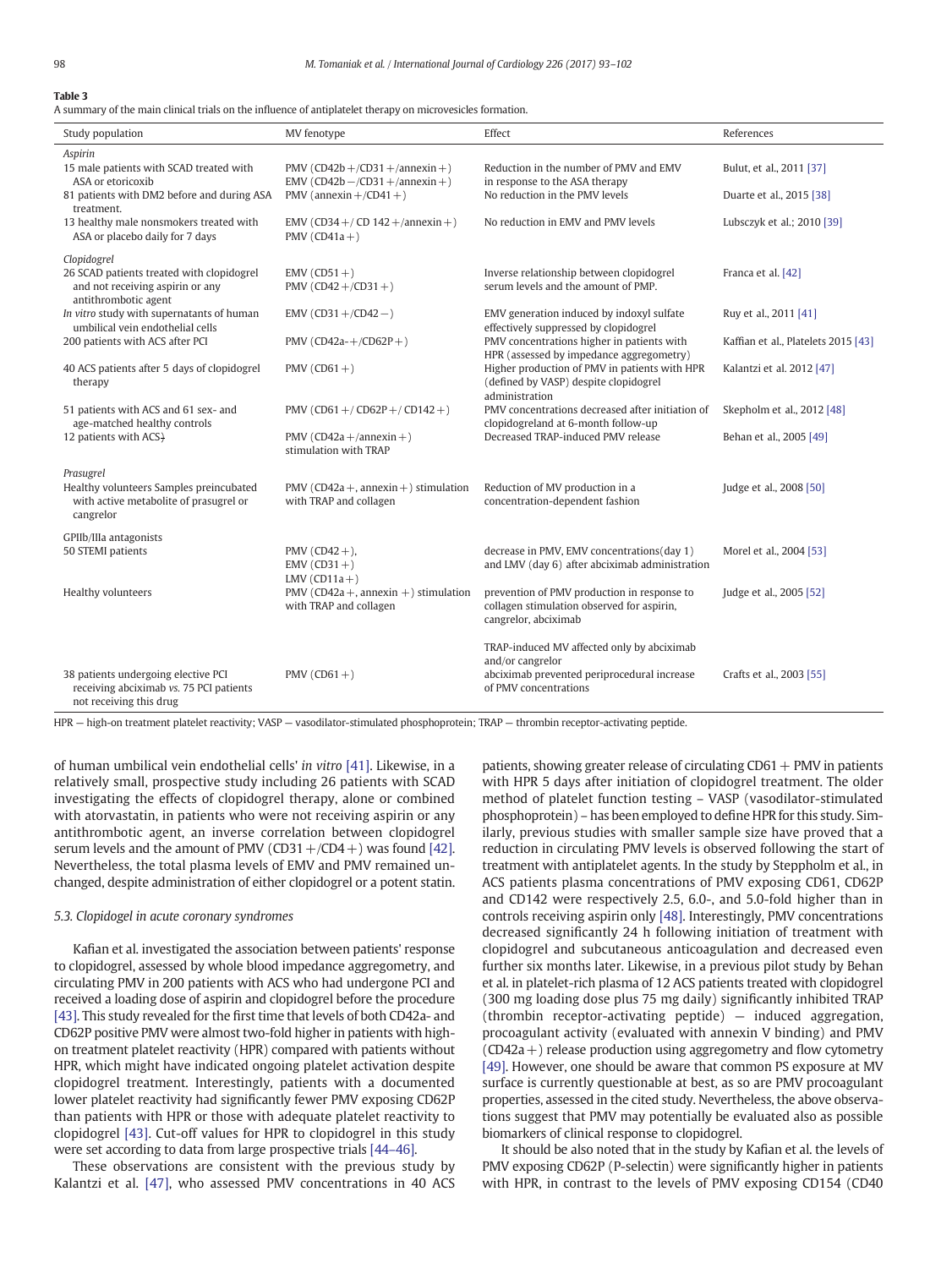ligand) , which did not differ between the HPR and no-HPR groups [\[43\].](#page-9-0) CD62P is a platelet activation marker, which plays an important role in the recruitment of leukocytes by binding to its ligand, that is also expressed on endothelial cells. The observations regarding CD62Ppositive PMV indicate increased platelet activation, which is in agreement with the data from studies with multiple electrode aggregometry. Moreover, this molecule is known to be a marker of MV derived specifically from platelets, but not from megakaryocytes [\[23\].](#page-8-0)

#### 5.4. Prasugrel, ticagrelor and cangrelor

Newer antiplatelets' influence on MV formation has been investigated solely in *in vitro* studies so far [\[50\].](#page-9-0) Preincubation of blood samples of healthy volunteers with an active metabolite of prasugrel (R-138727), a third generation thienopyridine acting as an irreversible inhibitor of the P2Y12 receptor or with the first intravenous antagonist of this receptor–cangrelor resulted in a reduction of collagen- and TRAP-induced procoagulant activity assessed by PMV (CD42a +, annexin +) formation [\[50\].](#page-9-0)

To date, no data on the influence of prasugrel, ticagrelor or cangrelor are available. The ongoing clinical trial TIGER-M (Evaluation of Ticagrelor Anti Platelet and Pleiotropic Effects in Patients Undergoing Percutaneous Coronary Intervention for an Acute Coronary Syndrome) is aimed to assess the impact of ticagrelor, on the level of MV and microRNAs in patients with NSTEMI, compared with clopidogrel [\[51\].](#page-9-0) The authors of this study postulate that a higher clinical efficacy of ticagrelor results from more pronounced effect of this drug on the levels of MV and microRNA. Another study assessing the impact of switching from clopidogrel to prasugrel or ticagrelor on MV release in associations with standard platelet function testing analyses will be submitted by the authors of this review soon.

#### 5.5. GPIIb/IIIa antagonists

In the in-vitro studies preincubation of healthy volunteers' blood samples with either aspirin, cangrelor or abciximab prevented the production of PMV in response to collagen stimulation and combinations of all agents resulted in even further inhibition. It should be noted that although TRAP-induced MV formation was not affected by aspirin administration, it was reduced in the presence of a P2Y12 or GPIIb/IIIa antagonist [\[52\].](#page-9-0)

In 2004 Morel et al. presented the results of a study investigating whether an additional treatment with abciximab or eptifibatide infusion could reduce the amounts of procoagulant MV, as the measures of platelet activation and prothrombotic status, in 50 STEMI patients treated with primary PCI who obtained abciximab, as compared to patients who did not receive this drug [\[53\]](#page-9-0). At the end of abciximab infusion up to 73% decrease in PMV (CD42 +) and EMV (CD31 +) levels as well as lower concentrations of MV derived from leukocytes  $(CD11a+)$  were observed. Interestingly, this effect was not found for eptifibatide, which might be explained by its shorter half-life, lower affinity to the receptor and reported lack of influence of this drug on platelet shedding [\[54\]](#page-9-0).

As a specific inhibition of platelet shedding by abciximab has been recently demonstrated in in vitro studies, with a comparable reduction of shear stress-induced platelet aggregation achieved with either eptifibatide or abciximab [\[53,54\]](#page-9-0), the authors of the cited study concluded that the observed lower PMV concentrations revealed in patients treated with abciximab indicate to platelet shedding as a possible target for this antiplatelet agent. In addition, this drug might be also able to reduce endothelial cell activation and membrane shedding through binding to avb3 integrin [\[55\].](#page-9-0) The results of this study pointed also to some possible anti-inflammatory effects of abciximab that decreased the concentration of LMV in further observation (0.12  $\pm$  0.04 vs.  $0.56 \pm 0.12$  in STEMI patients treated with PCI without GPIIb-IIIa antagonist infusion) [\[53\]](#page-9-0).

Noteworthy, in subjects undergoing elective PCI it has been also demonstrated that abciximab decreases periprocedural increase in PMV ( $CD61 +$ ) concentrations, which was not observed among PCI patients not receiving this drug [\[56\].](#page-9-0) Such observations were made despite the fact that abciximab-treated patients required more complex PCI procedures[\[56\].](#page-9-0)

## 6. Circulating microvesicles for monitoring of antiplatelet therapy?

In the light of previous preliminary findings, demonstrating influence of antiplatelet drugs on MV plasma concentrations, one may assume that the next step would be to apply these biomarkers as a novel modality to monitor the efficacy of antiplatelet therapy. Although routine assessment of individual platelet reactivity is currently not recommended in the guidelines, it is important to underline that a substantial number of patients present an inadequate pharmacological response to standard regimes of clopidogrel. Dependent on the platelet function testing used (light transmission aggregometry [LTA], point-ofcare testing modalities including multiple electrode aggregometry, VerifyNowTM assay, vasodilator stimulated phosphoprotein [VASP] phosphorylation assay, Platelet Function Analyzer [PFA-100 TM]) this number raises up to 25–50% of patients receiving clopidogrel [57–[60\],](#page-9-0) who are consequently not sufficiently protected from ischaemic major adverse cardiac events (MACE), including acute and subacute stent thrombosis after PCI [57–[61\].](#page-9-0) Prasugrel and ticagrelor feature more potent and predictable P2Y12-inhibition, as compared to clopidogrel, which translates into improved ischaemic outcomes, however, this comes at the price of increased risk of major bleeding [\[62](#page-9-0)–65]. A routine measurement of platelet reactivity has not been widely implemented and recommended in the guidelines, as no significant improvement in clinical outcomes by personalized antiplatelet therapy has been demonstrated in the majority of prospective double-blind randomized trials [43–[45\]](#page-9-0). Nevertheless, it has been argued that the exclusion of patients with high risk of thrombotic complications may have been responsible in part for the negative study results and intensification of antiplatelet therapy might improve clinical outcomes in this subpopulation [\[66\].](#page-9-0) Such an assumption has been supported by the results of a recent metaanalysis and some clinical trials assessing the net clinical benefit, indicating the need for individualized antiplatelet approach in order to prevent thrombotic events without an increase in bleeding rates [67–[69\]](#page-9-0), and thus, leaving the question of clinical utility of antiplatelet therapy monitoring still not completely answered. It should be also noted that different study populations, follow-up periods, treatment strategies, platelet function testing modalities, therapy modifications, study endpoints and blood sampling time points applied in the above studies as well as the fact that all such ex vivo tests do not reproduce the complexity of platelets' activation in vivo, make the concept of individualized antiplatelet therapy even more difficult for conclusive assessment.

In the view of increased understanding of the platelets' pathophysiology, attempts to evaluate the efficacy of antiplatelet therapy using specific markers of platelet activation, such as PMV, appear justified. It should be noted that the results of the last decades' studies on the influence of antiplatelet therapy are difficult to compare as they present considerable heterogeneity in methodology, and some of the studies lack a sufficient information on such parameters like assay variability, gating strategy, figures. Nevertheless, they clearly showed that administration of antiplatelet agents changes the MV formation pattern. As the goal of unification of the measurements' techniques and improving detection of MV has been recently internationally recognized, it is expected that the sensitivity of flow cytommetry will substantially increase next years and the comparison of analyses between laboratories and instruments will become feasible [\[3,70\]](#page-8-0). As a consequence, a qualitative as well as quantitative assessment of the MV could possibly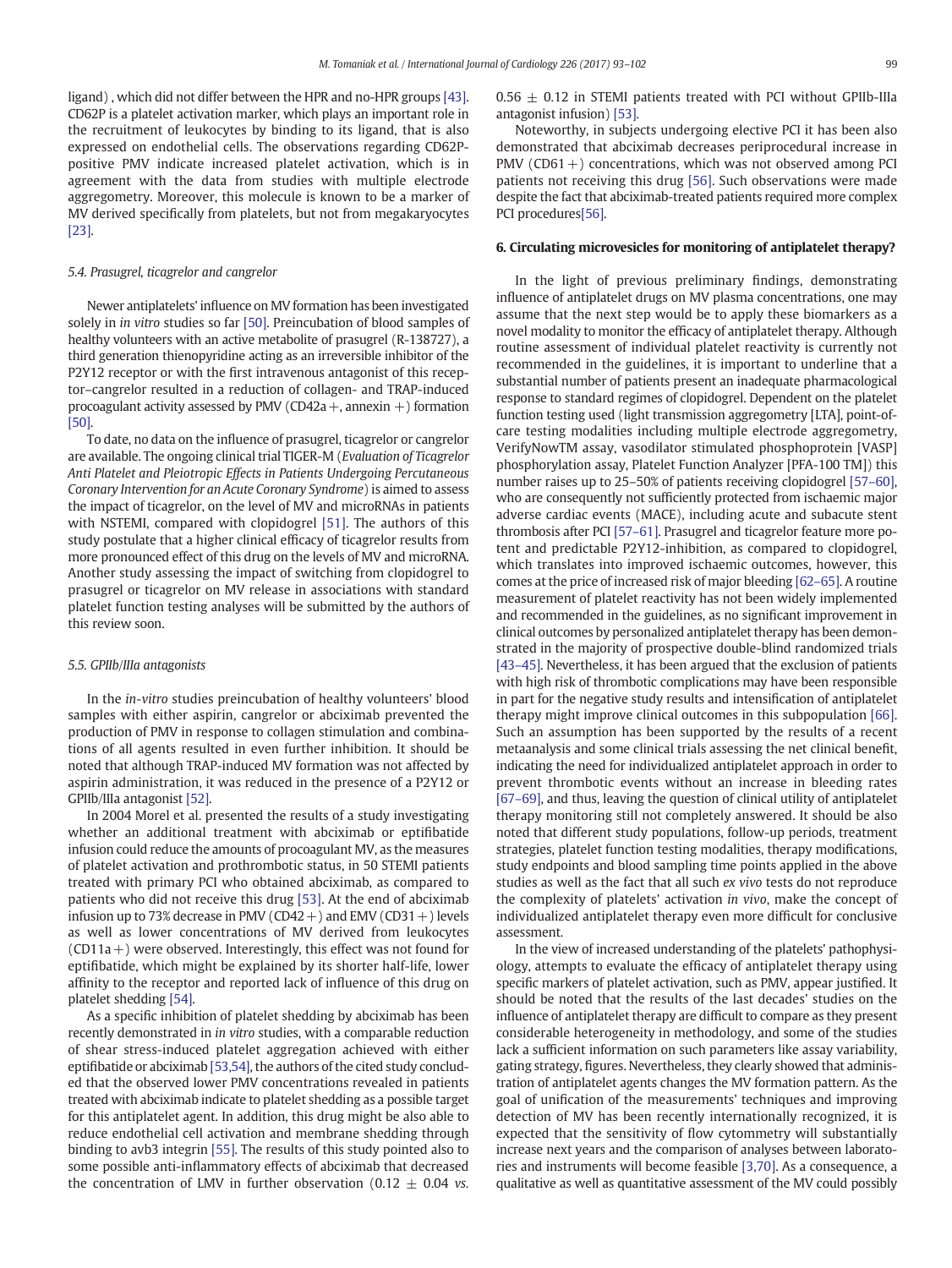constitute another practical modality of assessment of individual response to antiplatelet therapy in the future.

# 7. Obstacles to overcome before wider clinical application as biomarker

A wider application of cell-derived MV in the diagnosis and prognosis of cardiovascular risk, as well as antiplatelet therapy monitoring has been limited due to the lack of standardized methods for their quantification. [\[4,71\]](#page-8-0). The results obtained from previous studies were influenced by multiple pre-analytical and analytical factors, such as (1) blood drawing conditions (size of the needle used to obtain a blood sample, anticoagulant, presence of hemolysis), (2) patientdependent factors (lipid load in patient's blood, concomitant medications), (3) speed, time and temperature of centrifugation while preparing samples for analysis, (4) conditions of samples storage, (5) isolation protocols, (6) monoclonal antibodies used for determination of MV origin, and (7) detection technique used to analyze MV concentrations [\[71,72\].](#page-9-0) However, great progress has been done to improve the accuracy and reliability of MV measurements in the recent years, including (1) development of standard operating procedures for handling and storage of human body fluids for MV analysis, (2) increase in sensitivity of MV detection techniques, and (3) development of methods to measure MV morphology and biochemical composition [\[3\]](#page-8-0).

It is recommended to collect blood from the antecubital vein using a relatively large needle (21-G) and a vacutainer system with minimal venous occlusion into tubes containing trisodium citrate. Importantly, the first 2.5 ml should be discarded to avoid the effects of the vascular injury caused by the venepuncture. The samples should be centrifuged twice within 15 min after blood collection at 1560  $\times$  g for 20 min in 20 °C) to obtain platelet-rich plasma [\[73\].](#page-9-0) After each centrifugation step the supernatant (approximately 55%) should be removed. After the second step aliquots of plasma should be snap-frozen in liquid nitrogen and stored at −80 °C up to one year [\[73\].](#page-9-0) Prior to the measurements, samples should be thawed on melting ice for 1 h. It is advised to separate MV fraction in a single-step using size-exclusion chromatography, instead of serial high-speed centrifugation, which is known to decrease the number of MV due to their clumping [\[74\].](#page-9-0) Although all the standardization of all the pre-analytical procedures is of paramount importance for inter-laboratory comparisons of MV measurements, the greatest progress has been done in MV detection techniques (Table 4.) [\[3,75\]](#page-8-0).

# 8. Recent progresses in measurements' techniques

Among various detection techniques applied for MV measurements, fluorescent flow cytometry remains a preferred method for both quantitative and qualitative assessment of circulating MV [\[3,5,6,7,9,73](#page-8-0)–75]. This technique allows for identification of different types of MV based on their size, granularities, as well as the presence of specific antigens on the surface of MV, which are recognized by monoclonal antibodies labeled with fluorophores [\[3,7\].](#page-8-0) The fluorescence flow cytometry is more sensitive than scattering flow cytometry due to the signal-tonoise ratio, which in case of nanometer-sized particles is higher for fluorescence than for scattering [\[3,7\]](#page-8-0). One of the most significant drawback of conventional flow cytometers was the low detection threshold of 800–2400 nm, which allows to detect only 1–2% of the total MV load present in body fluids [\[76\].](#page-9-0) However, numerous amendments have been proposed over the past decade to improve the sensitivity of these methods. In 2010, the International Society of Thrombosis and Haemostasis (ISTH) made an attempt to increase the sensitivity of flow cytometry. In order to determine the cytometric size gate of MV, it was recommended to use a mixture of polystyrene beads of known size (Megamix beads; BioCytex, Marseille, France), similar to the size of MV [\[77\].](#page-9-0) The proposed gating strategy, however, did not bring the expected increase in MV detection threshold, as the refractive index (RI) of synthetic polystyrene beads is much higher that the RI of MV, and consequently the signal coming from MV remains approximately 10 fold weaker than the signal from polystyrene beads [\[7,78\].](#page-8-0)

At present, in order to improve the detection of MV with the use of conventional flow cytometers, it is recommended to (1) calibrate the flow cytometer with use of silica beads, which have RI similar to MV, (2) select the flow cytometer detector with the largest collection angle (usually side-scatter detector) to measure MV, (2) dilute the sample in order to avoid swarm detection (counting of multiple small vesicles as one single event), and (4) use de-ionized water to set a gate in order to reduce background noise [\[7,76\]](#page-8-0). These adjustments allow to detect MV of 270–600 nm. Additionally, flow cytometers of newer generations and detection threshold of about 150–190 nm have become commercially available [\[70\]](#page-9-0). However, due to limited clinical accessibility, such

#### Table 4

Flow cytometry in the assessment of extracellular vesicles. A summary of limitations and strengths of the method together with the recent methodological advancements [3–[6,9,10,70](#page-8-0)–77].

| Limitations                                                                                                                                                                                                         | Strengths                                                                                                                                      | Advancements                                                                                                                                                                                                   |  |  |
|---------------------------------------------------------------------------------------------------------------------------------------------------------------------------------------------------------------------|------------------------------------------------------------------------------------------------------------------------------------------------|----------------------------------------------------------------------------------------------------------------------------------------------------------------------------------------------------------------|--|--|
| Low detection threshold of conventional flow cytometers<br>$(800 - 2400$ nm)<br>Not straightforward data interpretation and direct data<br>comparison between laboratories:                                         | The most widely available tool in clinical laboratories<br>to investigate single particles in body fluids<br>Multiparameter measurements of EV | Increased sensitivity of newer instruments (detection<br>of $EV > 180$ nm)<br>Development of metrology-certified reference materials,<br>calibration with silica beads                                         |  |  |
| a) flow cytometers differ in optical configuration and<br>sensitivity<br>b) results are expressed in arbitrary units                                                                                                |                                                                                                                                                |                                                                                                                                                                                                                |  |  |
| No possibility of point-of-care testing                                                                                                                                                                             | Provision of biochemical information on the<br>cellular origin of EV                                                                           | Dedicated software developed to correct for differences<br>in optical configurations of the flow cytometers used,<br>and to correct for differences in light scattering between<br>reference materials and EVs |  |  |
| User-dependent method                                                                                                                                                                                               | Relatively high speed of measurements (flow<br>rate of thousands per second)                                                                   | Educational initiatives, standards and protocols for<br>instrument characterization and fluorescence calibration<br>released by ISAC <sup>a</sup>                                                              |  |  |
| Centrifugation and re-suspension or sucrose gradient<br>centrifugation required to separate free dyes or dye<br>aggregates from EV-associated dyes is prone to induce<br>EV aggregation and measurements' artifacts | Low sample volume needed for testing                                                                                                           | Use of lipid dyes followed by their removal by sucrose<br>gradient ultracentrifugation before detection                                                                                                        |  |  |
|                                                                                                                                                                                                                     |                                                                                                                                                | Fluorescence triggering to increase the sensitivity of<br>flow cytometers<br>Possibility of verification of quantitative measurements<br>by novel techniques, such as NTA and TRPS                             |  |  |

 $a$  International Society on Advancement of Cytometry; EV  $-$  extracellular vesicles.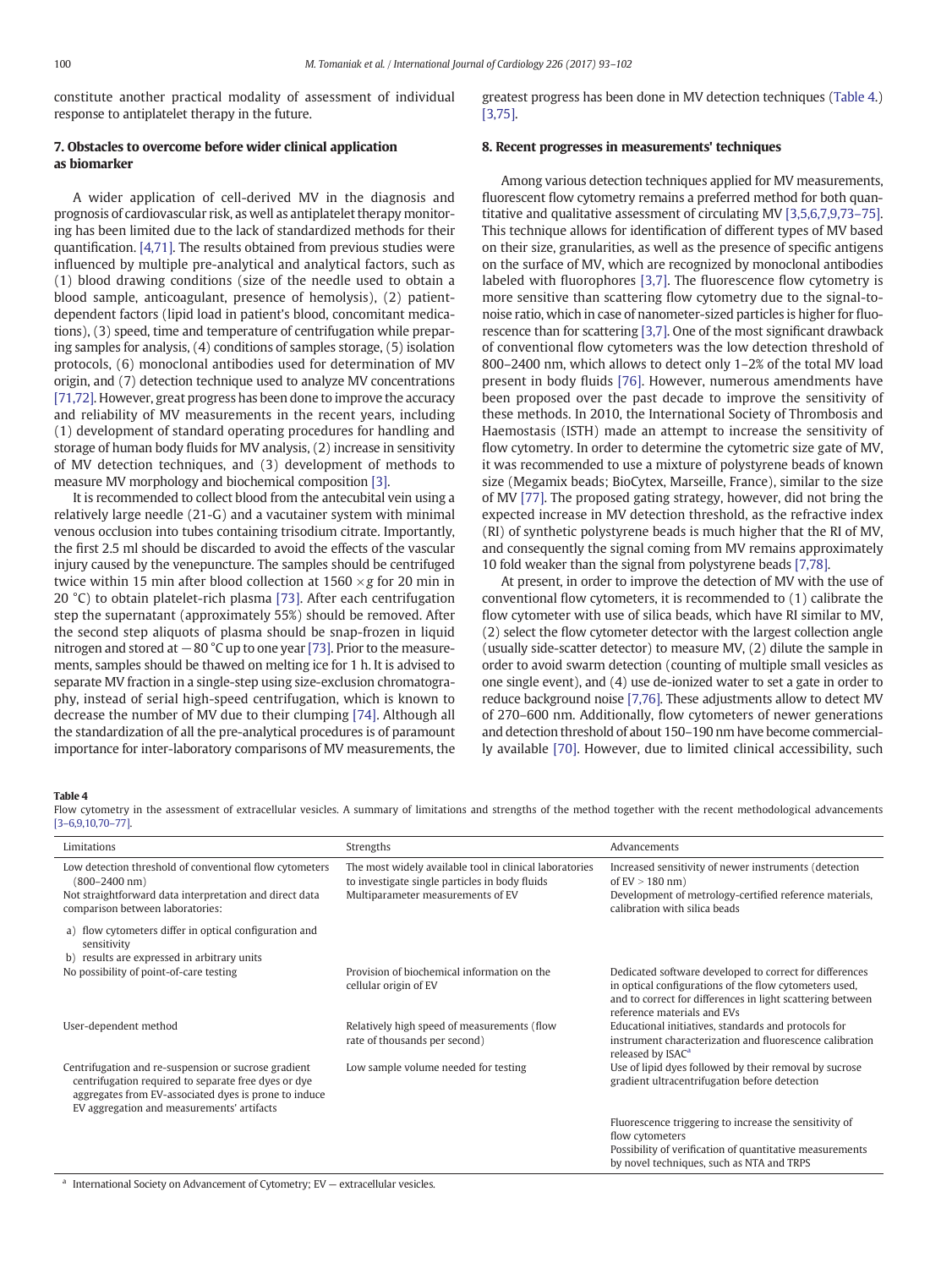<span id="page-8-0"></span>instruments still remain for research use rather than for routine clinical application.

# Owing to extensive research attempting to standardize MV measurements in the recent years, novel detection techniques have become validated. These methods comprise transmission electron microscopy (TEM), nanoparticle tracking analysis (NTA) and tunable resistive pulse sensing (TRPS), which allow for isolation of MV smaller than conventional or dedicated flow cytometry ([Fig. 2.](#page-2-0)) [9,70]. However, none of these techniques provides insight into MV cellular origin and biochemical properties. Thus, their usefulness is limited in clinical practice, where not only a quantitative, but also a qualitative characterization of these biomarkers is necessary. On the other hand, methods based on electrophoretic separation of plasma proteins (Western blot, proteomic approach) require large volumes of analyzed material, which limits their use in clinical setting as well [\[79\].](#page-9-0) As a result, despite some limitations, flow cytometry remains a method of choice for both experimental and clinical studies on MV. However, the other available methods may serve as a useful tool to determine total sample EV concentration and to provide information on the accuracy of flow cytometric measurements.

#### 9. Conclusions and future directions

Both the standardization of the pre-analytical steps and the sensitivity of MV flow cytometry analysis have greatly improved in the past decade, thus making it possible to compare the inter-laboratory results of experiments and trials on MV utility as novel biomarkers in cardiovascular diagnosis and cardiovascular risk stratification. One should also bear in mind, that the lack of unified methodologies used in the preceding studies have led to numerous publication artifacts, such as (1) an assumption of common phosphatidylserine (PS) exposure on MV surface, whereas a substantial part of MV presents PS negative, (2) an assumption that the majority of PMV (CD61+) derives from platelets, whereas these PMV are abundantly released also from megakaryocytes, or (3) a belief that MV are specifically prothrombotic, whereas nowadays it is considered that they serve as important mediators of intercellular communication, contributing not only to thrombus formation and inflammation, but also to physiological haemostatic and inflammatory responses As a result, the current knowledge on MV role in physiological and pathological processes is fragmentary, leaving this field still unexplored. Nonetheless, there are still no conclusions regarding the cut-off values for the levels of MV that can be considered pathological, and the reported concentrations range from  $10^4$  to  $10^{12}$ per ml, due to the different minimal threshold of detection techniques [3,7,9,70,75–77]. A Flow Cytometry Working Group was initiated in 2015, which will collaborate in an attempt to improve the detection and comparison of MV cytometric analyses. Among the most pivotal optimizations that were postulated, there is a need for alongside use of other techniques like NTA and TRPS, and the development of standards and references for scatter and fluorescence in flow cytometry measurements [\[80\]](#page-9-0). Hence, in the coming years it is to be expected that rapidly expanding research on MV with the number of publications growing exponentially is likely to develop new point-of-care and costeffective solutions to integrate MV measurements into laboratories and clinical routines.

#### Conflict of interests

The authors report no relationships that could be construed as a conflict of interest.

### Acknowledgements

This work was supported by the Medical University of Warsaw Grant [1WR/PM3/16].

#### References

- [1] [P.E. Rautou, A.C. Vion, N. Amabile, G. Chironi, A. Simon, A. Tedgui, et al., Microparti](http://refhub.elsevier.com/S0167-5273(16)32765-6/rf0005)[cles, vascular function, and atherothrombosis, Circ. Res. 109 \(2011\) 593](http://refhub.elsevier.com/S0167-5273(16)32765-6/rf0005)–606.
- [2] [O. Morel, B. Pereira, G. Averous, A. Faure, L. Jessel, P. Germain, et al., Increased levels](http://refhub.elsevier.com/S0167-5273(16)32765-6/rf0010) [of procoagulant tissue factor-bearing microparticles within the occluded coronary](http://refhub.elsevier.com/S0167-5273(16)32765-6/rf0010) [artery of patients with ST-segment elevation myocardial infarction: role of endothe](http://refhub.elsevier.com/S0167-5273(16)32765-6/rf0010)[lial damage and leukocyte activation, Atherosclerosis 204 \(2009\) 636](http://refhub.elsevier.com/S0167-5273(16)32765-6/rf0010)–641.
- [3] [E. van der Pol, A.N. Böing, E.L. Gool, R. Nieuwland, Recent developments in the](http://refhub.elsevier.com/S0167-5273(16)32765-6/rf0015) [nomenclature, presence, isolation, detection and clinical impact of extracellular ves](http://refhub.elsevier.com/S0167-5273(16)32765-6/rf0015)[icles, J. Thromb. Haemost. 14 \(2016\) 48](http://refhub.elsevier.com/S0167-5273(16)32765-6/rf0015)–56.
- [4] [R. Lacroix, C. Judicone, P. Poncelet, S. Robert, L. Arnaud, J. Sampol, et al., Impact of](http://refhub.elsevier.com/S0167-5273(16)32765-6/rf0020) [pre-analytical parameters on the measurement of circulating microparticles: to](http://refhub.elsevier.com/S0167-5273(16)32765-6/rf0020)[wards standardization of protocol, J. Thromb. Haemost. 10 \(2012\) 437](http://refhub.elsevier.com/S0167-5273(16)32765-6/rf0020)–446.
- [5] N. Arraud, C. Gounou, D. Turpin, A.R. Brisson, Fluorescence triggering: a general strategy for enumerating and phenotyping extracellular vesicles by flow cytometry, Cytometry Part A (2015), http://dx.doi.org[/10.1002/cyto.a.22669.](http://dx.doi.org/10.1002/cyto.a.22669)
- [6] [S. Robert, R. Lacroix, P. Poncelet, K. Harhouri, T. Bouriche, C. Judicone, et al., High](http://refhub.elsevier.com/S0167-5273(16)32765-6/rf0030)sensitivity fl[ow cytometry provides access to standardized measurement of small](http://refhub.elsevier.com/S0167-5273(16)32765-6/rf0030)size microparticles—[brief report, Arterioscler Thromb. Vasc. Biol. 32 \(2012\)](http://refhub.elsevier.com/S0167-5273(16)32765-6/rf0030) [1054](http://refhub.elsevier.com/S0167-5273(16)32765-6/rf0030)–1058.
- [7] [M. Hjuler Nielsen, H. Beck-Nielsen, M. Nørgaard Andersen, A. Handberg, A](http://refhub.elsevier.com/S0167-5273(16)32765-6/rf0035) flow cy[tometric method for characterization of circulating cell-derived microparticles in](http://refhub.elsevier.com/S0167-5273(16)32765-6/rf0035) [plasma, J. Extracell. Vesicles. 3 \(2014\) 20795](http://refhub.elsevier.com/S0167-5273(16)32765-6/rf0035)–20807.
- [8] [S.A. Melo, L.B. Luecke, C. Kahlert, A.F. Fernandez, S.T. Gammon, J. Kaye, et al.,](http://refhub.elsevier.com/S0167-5273(16)32765-6/rf0040) Glypican-1 identifi[es cancer exosomes and detects early pancreatic cancer, Nature](http://refhub.elsevier.com/S0167-5273(16)32765-6/rf0040) [523 \(2015\) 177](http://refhub.elsevier.com/S0167-5273(16)32765-6/rf0040)–182.
- [9] [E. van der Pol, A.N. Böing, P. Harrison, A. Sturk, R. Nieuwland, et al., Classi](http://refhub.elsevier.com/S0167-5273(16)32765-6/rf0045)fication, [functions, and clinical relevance of extracellular vesicles, Pharmacol. Rev. 64](http://refhub.elsevier.com/S0167-5273(16)32765-6/rf0045) [\(2012\) 676](http://refhub.elsevier.com/S0167-5273(16)32765-6/rf0045)–705.
- [10] [N.S. Barteneva, E. Fasler-Kan, M. Bernimoulin, J.N. Stern, E.D. Ponomarev, L. Duckett,](http://refhub.elsevier.com/S0167-5273(16)32765-6/rf0050) [et al., Circulating microparticles: square the circle, BMC Cell. Biol. 14 \(2013\) 23](http://refhub.elsevier.com/S0167-5273(16)32765-6/rf0050).
- [11] [Y. Yuana, A. Sturk, R. Nieuwland, Extracellular vesicles in physiological and patho](http://refhub.elsevier.com/S0167-5273(16)32765-6/rf0055)[logical conditions, Blood Rev. 27 \(2013\) 31](http://refhub.elsevier.com/S0167-5273(16)32765-6/rf0055)–39.
- [12] [D.E. Connor, T. Exner, D.D. Ma, J.E. Joseph, The majority of circulating platelet de](http://refhub.elsevier.com/S0167-5273(16)32765-6/rf0060)[rived microparticles fail to bind annexin V, lack phospholipid procoagulant activity](http://refhub.elsevier.com/S0167-5273(16)32765-6/rf0060) [and demonstrate greater expression of glycoprotein Ib, Thromb. Haemost. 103](http://refhub.elsevier.com/S0167-5273(16)32765-6/rf0060) [\(2010\) 1044](http://refhub.elsevier.com/S0167-5273(16)32765-6/rf0060)–1052.
- [13] [M.M. Aleman, C. Gardiner, P. Harrison, A.S. Wolberg, et al., Differential contributions](http://refhub.elsevier.com/S0167-5273(16)32765-6/rf0065) [of monocyte- and platelet-derived microparticles towards thrombin generation and](http://refhub.elsevier.com/S0167-5273(16)32765-6/rf0065) fi[brin formation and stability, J. Thromb. Haemost. 9 \(2011\) 2251](http://refhub.elsevier.com/S0167-5273(16)32765-6/rf0065)–2261.
- [14] [P.E. Van Der Meijden, M. Van Schilfgaarde, R. Van Oerle, T. Renne, H. ten Cate, H.M.](http://refhub.elsevier.com/S0167-5273(16)32765-6/rf0070) [Spronk, et al., Platelet- and erythrocyte-derived microparticles trigger thrombin](http://refhub.elsevier.com/S0167-5273(16)32765-6/rf0070) [generation via factor XIIa, J. Thromb. Haemost. 10 \(2012\) 1355](http://refhub.elsevier.com/S0167-5273(16)32765-6/rf0070)–1362.
- [15] [M.D. Linden, D.E. Jackson, Platelets: pleiotropic roles in atherogenesis and athero](http://refhub.elsevier.com/S0167-5273(16)32765-6/rf0075)[thrombosis, Int. J. Biochem. Cell Biol. 42 \(2010\) 1762](http://refhub.elsevier.com/S0167-5273(16)32765-6/rf0075)–1766.
- [L. Bernal-Mizrachi, W. Jy, J.J. Jimenez, J. Pastor, L.M. Mauro, L.L. Horstman, et al., High](http://refhub.elsevier.com/S0167-5273(16)32765-6/rf0080) [levels of circulating endothelial microparticles in patients with acute coronary syn](http://refhub.elsevier.com/S0167-5273(16)32765-6/rf0080)[dromes, Am. Heart J. 145 \(2003\) 962](http://refhub.elsevier.com/S0167-5273(16)32765-6/rf0080)–970.
- [17] [R. Suades, T. Padró, R. Alonso, P. Mata, L. Badimon, Lipid-lowering therapy with](http://refhub.elsevier.com/S0167-5273(16)32765-6/rf0085) [statins reduces microparticle shedding from endothelium, platelets and in](http://refhub.elsevier.com/S0167-5273(16)32765-6/rf0085)flamma[tory cells, Thromb. Haemost. 110 \(2013\) 366](http://refhub.elsevier.com/S0167-5273(16)32765-6/rf0085)–377.
- [18] E. Stępień[, E. Stankiewicz, J. Zalewski, Number of microparticles generated during](http://refhub.elsevier.com/S0167-5273(16)32765-6/rf0090) [acute myocardial infarction and stable angina correlates with platelet activation,](http://refhub.elsevier.com/S0167-5273(16)32765-6/rf0090) [Arch. Med. Res. 43 \(2012\) 31](http://refhub.elsevier.com/S0167-5273(16)32765-6/rf0090)–35.
- [19] [L.M. Biasucci, I. Porto, L.D.I. Vito, G.L. De Maria, A.M. Leone, G. Tinelli, et al.,](http://refhub.elsevier.com/S0167-5273(16)32765-6/rf0095) [Differences in microparticle release in patients with acute coronary syndrome and](http://refhub.elsevier.com/S0167-5273(16)32765-6/rf0095) [stable angina, Circ. J. 76 \(2012\) 2174](http://refhub.elsevier.com/S0167-5273(16)32765-6/rf0095)–2182.
- [20] P. Li, C. Qin, Elevated circulating VE-cadherin + CD144 + endothelial microparticles [in ischemic cerebrovascular disease, Thromb. Res. 135 \(2015\) 375](http://refhub.elsevier.com/S0167-5273(16)32765-6/rf0100)–381.
- [21] [Y. Chen, Y. Xiao, Z. Lin, X. Xiao, C. He, J.C. Bihl, et al., The role of circulating platelets](http://refhub.elsevier.com/S0167-5273(16)32765-6/rf0105) [microparticles and platelet parameters in acute ischemic stroke patients, J. Stroke](http://refhub.elsevier.com/S0167-5273(16)32765-6/rf0105) [Cerebrovasc. Dis. 24 \(2015\) 2313](http://refhub.elsevier.com/S0167-5273(16)32765-6/rf0105)–2320.
- [K.T. Tan, M.H. Tayebjee, C. Lynd, A.D. Blann, G.Y. Lip, Platelet microparticles and](http://refhub.elsevier.com/S0167-5273(16)32765-6/rf0110) [soluble P selectin in peripheral artery disease: relationship to extent of disease](http://refhub.elsevier.com/S0167-5273(16)32765-6/rf0110) [and platelet activation markers, Ann. Med. 37 \(2005\) 61](http://refhub.elsevier.com/S0167-5273(16)32765-6/rf0110)–67.
- [23] [A. Rank, R. Nieuwland, R. Delker, A. Kohler, B. Toth, V. Pihusch, et al., Cellular origin](http://refhub.elsevier.com/S0167-5273(16)32765-6/rf0115) [of platelet-derived microparticles in vivo, Thromb. Res. 126 \(2010\) 255](http://refhub.elsevier.com/S0167-5273(16)32765-6/rf0115)–259.
- [24] [G. Sarlon-Bartoli, Y. Bennis, R. Lacroix, M.D. Piercecchi-Marti, M.A. Bartoli, L. Arnaud,](http://refhub.elsevier.com/S0167-5273(16)32765-6/rf0120) [et al., Plasmatic level of leukocyte-derived microparticles is associated with unstable](http://refhub.elsevier.com/S0167-5273(16)32765-6/rf0120) [plaque in asymptomatic patients with high-grade carotid stenosis, J. Am. Coll.](http://refhub.elsevier.com/S0167-5273(16)32765-6/rf0120) [Cardiol. 62 \(2013\) 1436](http://refhub.elsevier.com/S0167-5273(16)32765-6/rf0120)–1441.
- [25] [A.L. Wekesa, K.S. Cross, O. O'Donovan, J.F. Dowdall, O. O'Brien, M. Doyle, et al.,](http://refhub.elsevier.com/S0167-5273(16)32765-6/rf0125) [Predicting carotid artery disease and plaque instability from cell-derived micropar](http://refhub.elsevier.com/S0167-5273(16)32765-6/rf0125)[ticles, Eur. J. Vasc. Endovasc. Surg. 48 \(2014\) 489](http://refhub.elsevier.com/S0167-5273(16)32765-6/rf0125)–495.
- [26] [B.D. Zhou, G. Guo, L.M. Zheng, L.Y. Zu, W. Gao, Microparticles as novel biomarkers](http://refhub.elsevier.com/S0167-5273(16)32765-6/rf0130) [and therapeutic targets in coronary heart disease, Chin. Med. J. 128 \(2015\) 267](http://refhub.elsevier.com/S0167-5273(16)32765-6/rf0130)–272.
- [27] [C.N. França, M.C. de Oliveira Izar, J.B. do Amaral, D.M. Tegani, F.A.H. Fonseca, Micro](http://refhub.elsevier.com/S0167-5273(16)32765-6/rf0135)[particles as potential biomarkers of cardiovascular disease, Arq Bras Cardiol 104](http://refhub.elsevier.com/S0167-5273(16)32765-6/rf0135) [\(2015\) 169](http://refhub.elsevier.com/S0167-5273(16)32765-6/rf0135)–174.
- [28] [T. Ueba, S. Nomura, N. Inami, Plasma level of platelet-derived microparticles is asso](http://refhub.elsevier.com/S0167-5273(16)32765-6/rf0140)[ciated with coronary heart disease risk score in healthy men, J. Atheroscler. Thromb.](http://refhub.elsevier.com/S0167-5273(16)32765-6/rf0140) [17 \(2010\) 342](http://refhub.elsevier.com/S0167-5273(16)32765-6/rf0140)–349.
- [29] T. Nozaki, S. Sugiyama, H. Koga, Signifi[cance of a multiple biomarkers strategy in](http://refhub.elsevier.com/S0167-5273(16)32765-6/rf0145)[cluding endothelial dysfunction to improve risk strati](http://refhub.elsevier.com/S0167-5273(16)32765-6/rf0145)fication for cardiovascular